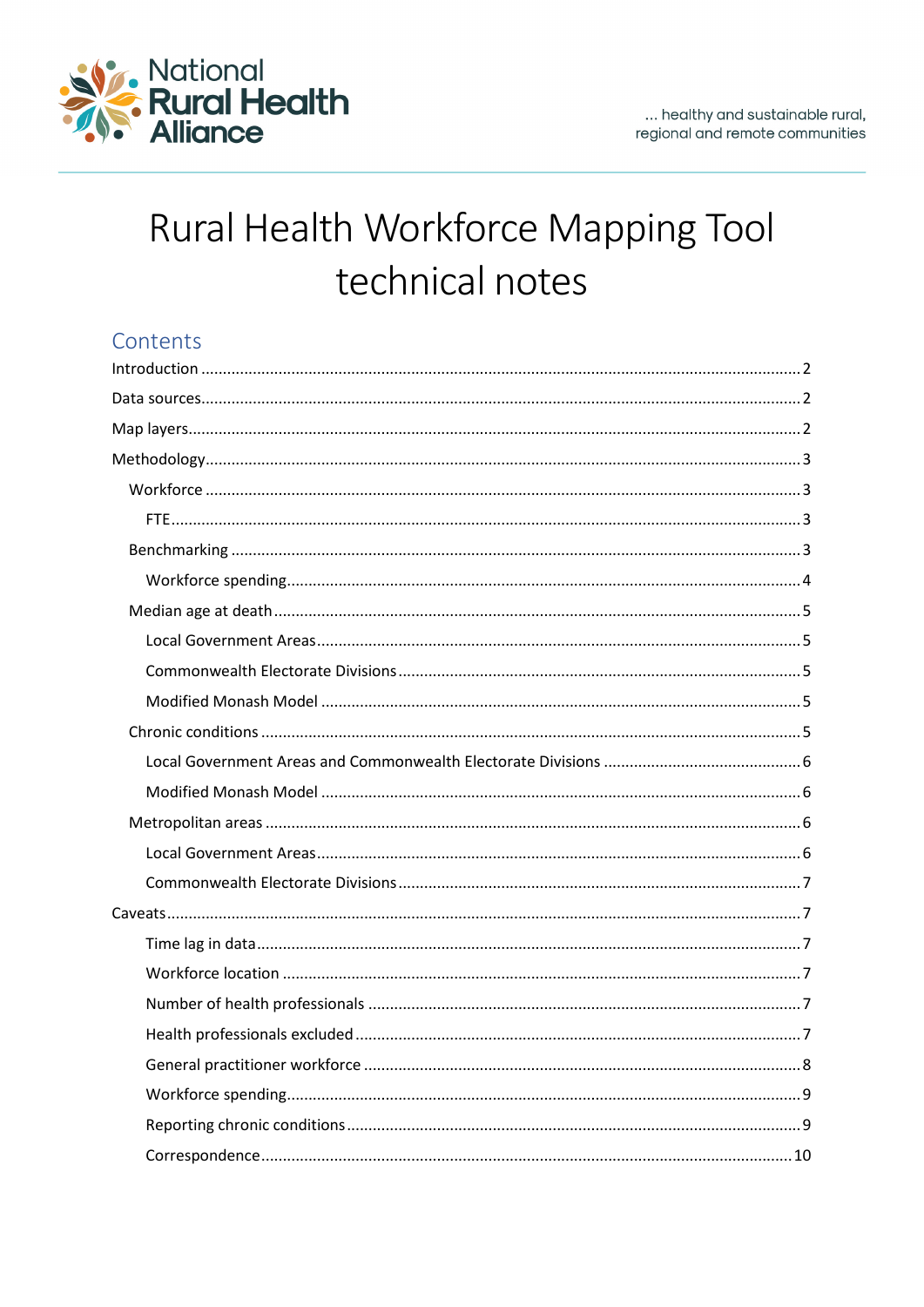|--|

# <span id="page-1-0"></span>Introduction

The National Rural Health Alliance (the Alliance) has developed these technical notes to support a deeper understanding of the sources, methodology and caveats in relation to the data presented in the Rural Health Workforce Mapping Tool (RHWMT).

This is the first version of these notes and is current as of November 2021.

# <span id="page-1-1"></span>Data sources

Four primary sources of data are presented in the RHWMT:

- Population
- Workforce supply, measured as full-time equivalent (FTE)
- Median age at death
- Proportion of the population living with three or more chronic conditions

The data sources for the RHWMT are shown in [Table 1](#page-1-3) below. The Alliance utilised the most recent data sources available and acknowledges the support from the Australian Government Department of Health (the Department of the Health) in supplying the most up-to-date population and health workforce data in terms of FTE. All workforce data was derived from the National Health Workforce Dataset (NHWDS) by the Health Workforce Division (HWD) in the Department of Health.

| Map layer                                                                                                                                          | Population | <b>Workforce</b>                         | Median age at death                                                                                                                                   | <b>Chronic conditions</b>                                                                                     |
|----------------------------------------------------------------------------------------------------------------------------------------------------|------------|------------------------------------------|-------------------------------------------------------------------------------------------------------------------------------------------------------|---------------------------------------------------------------------------------------------------------------|
|                                                                                                                                                    | (2020)     | FTE (2020)                               | (2019)                                                                                                                                                | $(2017-18)$                                                                                                   |
| <b>Local Government</b><br><b>Areas 2020</b><br>Commonwealth<br>Electorate<br><b>Divisions 2019</b><br><b>Modified Monash</b><br><b>Model 2019</b> |            | Received directly from the<br><b>HWD</b> | Australian Institute of<br>Health and Welfare.<br><b>Mortality Over</b><br><b>Regions and Time</b><br>(MORT) books, 2015-<br>2019 (2019) <sup>1</sup> | Australian Bureau of<br>Statistics. Chronic<br>conditions 2017-18<br>(Table 33: Small area<br>estimates $)^2$ |

<span id="page-1-3"></span>Table 1: Source of data in each map layer of the RHWMT

# <span id="page-1-4"></span><span id="page-1-2"></span>Map layers

Three different layers are available through the RHWMT: Local Government Areas (LGAs), Commonwealth Electorate Divisions (CEDs) and Modified Monash Model (MMM) regions.

The LGA map layer used the LGA 2019 geographic structure to display regional councils, local shires, towns and cities. The naming structure for the letters in brackets (e.g. "(R)") is specified by the Australian Bureau of Statistics<sup>[3](#page-10-3)</sup>. Workforce data was in the LGA 2020 version, whereas correspondence files relied on the LGA 2018 version for transformation purposes. All merged data was validated to ensure accuracy with minor differences in LGA names between LGA versions corrected for.

The CED map was based on the CED 2019 version. More recent CED versions are available from the Australia Electoral Commission on Data.gov.au<sup>[4](#page-10-4)</sup> but the workforce, population and selected health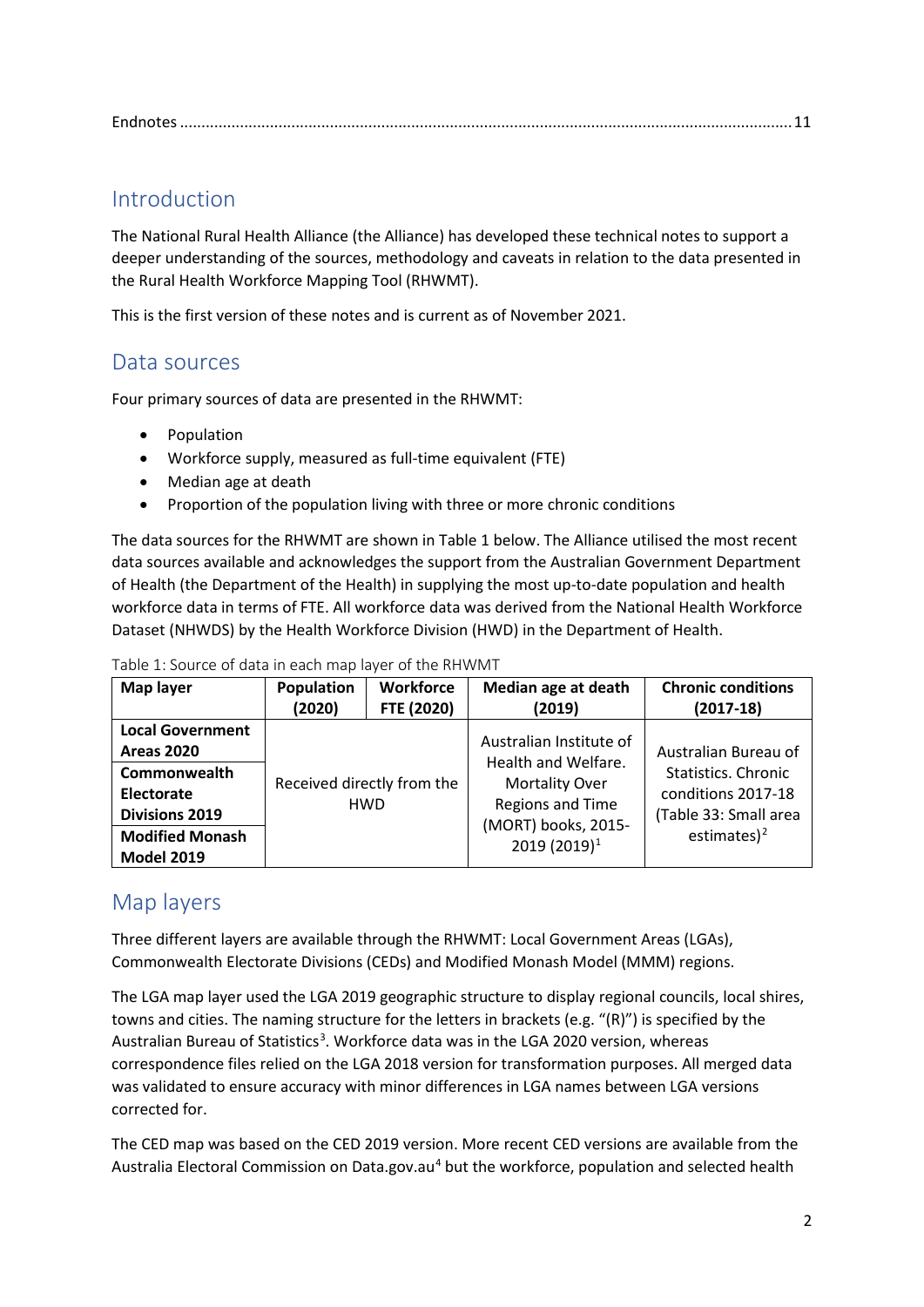outcomes data were not available for this version at the time of the development of the RHWMT in late-2021.

Map layer spatial files were obtained from the Health Economics and Research Division in the Department of Health.

# <span id="page-2-0"></span>Methodology

# <span id="page-2-1"></span>**Workforce**

# <span id="page-2-2"></span>FTE

Workforce data by LGA, CED and MMM have been obtained directly from the HWD in the Department of Health. Across the 22 health professionals, total FTE is reported for those who are employed in Australia and (as at the time of the 2020 survey) were working in their registered profession. Workforce numbers reported in the RHWMT do not include health professionals who are:

- Employed in Australia in their registered profession but are on extended leave (except medical professionals);
- Employed in Australia outside their registered profession;
- Not employed in Australia and looking for work in Australia in registered profession;
- Employed in Australia outside of registered profession and not looking for work in Australia in registered profession;
- Employed overseas in registered profession and looking for work in Australia in registered profession;
- Employed overseas in registered profession and not looking for work in Australia in registered profession;
- Not employed In Australia and not looking for work in Australia in registered profession; and
- Retired from registered profession in Australia.

The Department suppressed all headcounts under 3.

For nurses and midwives who have dual registrations:

- If a person is an Enrolled Nurse (EN) or Registered Nurse (RN) and Midwife, then this person will be counted as both an EN or RN and a Midwife;
- If a person is both an RN and EN, then this person will be treated as an RN as they are more likely to work as an RN; and
- If a person is both an RN and an EN, and also a Midwife, then this person will be treated as an RN and Midwife, similar as directly above.

For further information about the health workforce data managed by the Department of Health, the HWD can be contacted via email<sup>5</sup>.

The FTE per 100,000 population is presented based on the 2020 population in each LGA, CED and MMM region.

# <span id="page-2-3"></span>Benchmarking

The RHWMT uses the MM2 health workforce distribution as the benchmark for health service delivery standards, in terms of FTE per capita and spending. The Alliance considers the use of this benchmark as being the most suitable due to caution from the Department of Health against the use of MM1 areas as a benchmark<sup>[6](#page-10-6)</sup>, and due to the lower overall level of service provision in MM3-MM7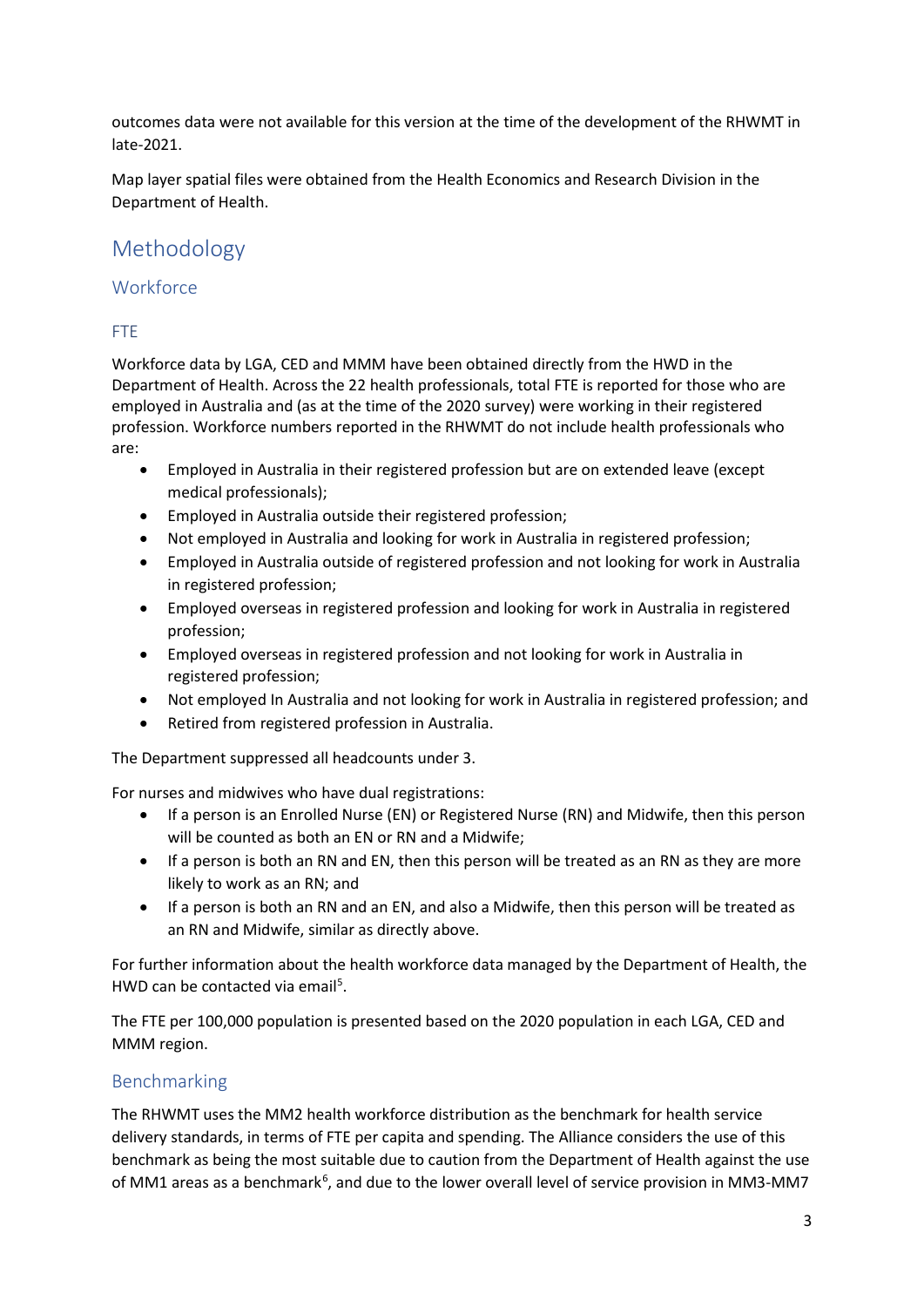areas. Despite this, many communities within MM2 areas experience health workforce shortages and poor service availability. The Alliance considers that on the whole, however, it can serve as a useful benchmark to enable comparison of the state of the health workforce across a range of geographical areas.

# <span id="page-3-0"></span>Workforce spending

To compare workforce spending across areas using a common unit, the Alliance has developed the overall salary deficit/surplus measure. This unit applies the difference in workforce FTE between each region with MM2 (regional centres), then multiplies this difference with the estimated salaries of each type of health professional. The total salary deficit/surplus is the total of all salary deficit/surplus values of each health professional. The deficit/surplus figures are annual amounts and are used as a proxy of the overall state of the health workforce within each region. The salary estimates are as follows.

| <b>Profession</b>                      | <b>Annual salary - 1 FTE</b> |
|----------------------------------------|------------------------------|
| Aboriginal and Torres Strait Islander  | \$75,000                     |
| <b>Health Practitioners</b>            |                              |
| Chiropractors                          | \$135,000                    |
| <b>Chinese Medicine Practitioners</b>  | \$90,000                     |
| <b>Dental Practitioners</b>            | \$130,000                    |
| <b>Medical Radiation Practitioners</b> | \$150,000                    |
| <b>Enrolled Nurses</b>                 | \$65,000                     |
| Midwifery                              | \$85,000                     |
| <b>Registered Nurses</b>               | \$85,000                     |
| <b>Occupational Therapists</b>         | \$90,000                     |
| Optometrists                           | \$130,000                    |
| Osteopaths                             | \$80,000                     |
| Pharmacists                            | \$95,000                     |
| Physiotherapists                       | \$100,000                    |
| Podiatrists                            | \$95,000                     |
| <b>Paramedicine Practitioners</b>      | \$90,000                     |
| Psychologists                          | \$100,000                    |
| <b>General Practitioners</b>           | \$400,000                    |
| <b>Hospital Non-Specialists</b>        | \$130,000                    |
| Non-Clinicians                         | \$130,000                    |
| <b>Other Clinicians</b>                | \$400,000                    |
| Specialists                            | \$400,000                    |
| Specialists-in-Training                | \$130,000                    |

Table 2: Estimated salaries of AHPRA-registered health professionals

The sources for these figures include recruitment agencies such as Seek<sup>[7](#page-10-7)</sup>, Indeed<sup>[8](#page-10-8)</sup>, Talent<sup>[9](#page-10-9)</sup> and Jora<sup>10</sup>, private employing organisations (e.g. Ochre Health<sup>11</sup>, Silver Chain Group<sup>12</sup>), and state and territory health award rates (e.g.  $NSW^{13}$  $NSW^{13}$  $NSW^{13}$ ).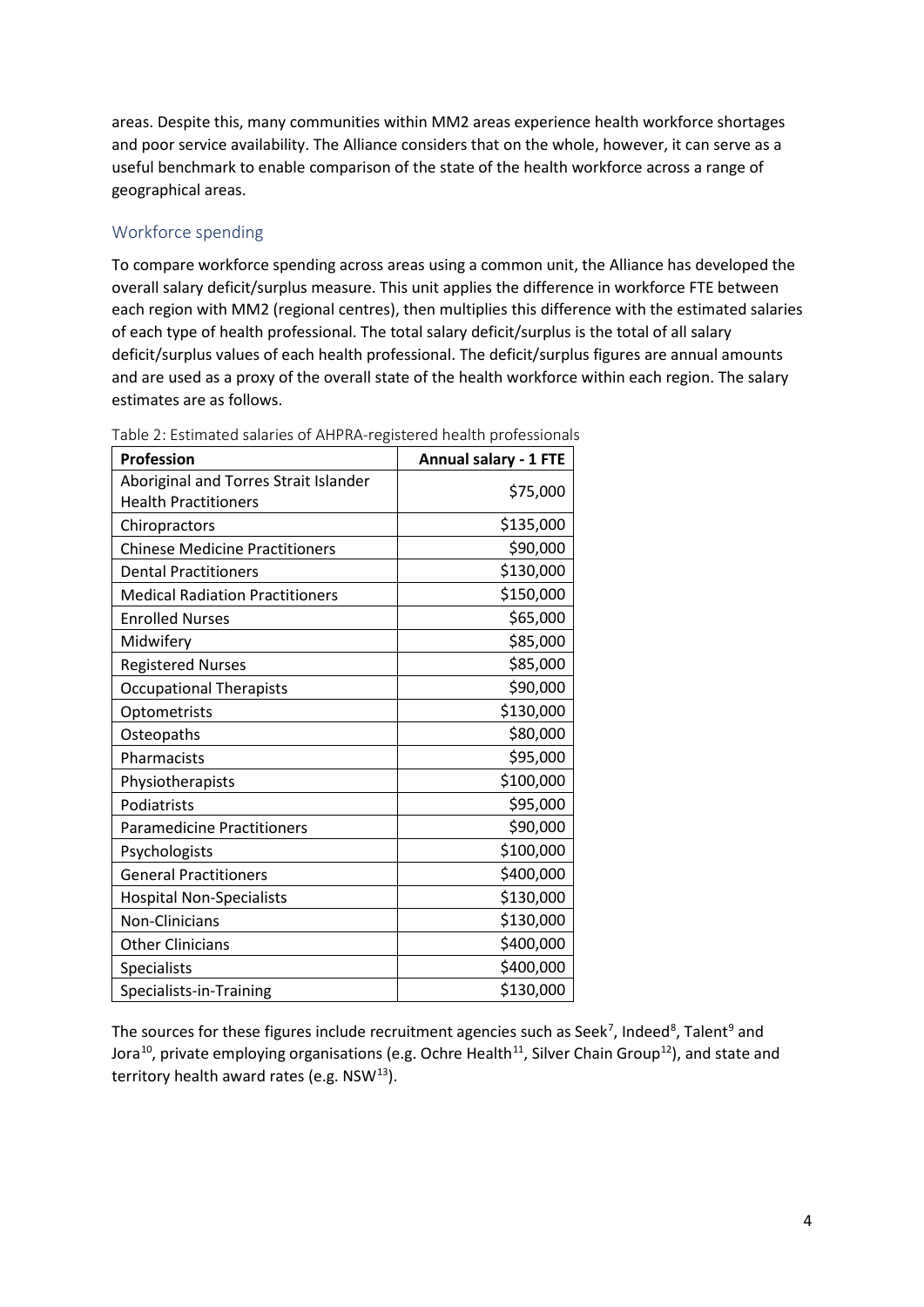## <span id="page-4-0"></span>Median age at death

#### <span id="page-4-1"></span>Local Government Areas

These were sourced directly from the Mortality Over Regions and Time workbook (2015-2019) from the Australian Institute of Health and Welfare. Only data from the most recent year of 2019 was used. Of the 544 LGAs, data for 123 LGAs were not available for male median age at death and 150 LGAs were not available for female median age at death.

#### <span id="page-4-2"></span>Commonwealth Electorate Divisions

For Commonwealth Electorate Divisions (CEDs), the average of their LGAs (weighted on the basis of their correspondence ratio) was used to determine male and female median age at death. The data was only used from LGAs for which median age at death data was available (421 LGAs for males and 394 LGAs for females). Two resources to support the methodology for this weighted average formulation are available in the reference list $14,15$ .

#### <span id="page-4-3"></span>Modified Monash Model

<span id="page-4-6"></span><span id="page-4-5"></span>For MMM areas, the median age at death data for LGAs was used. This required, firstly, using two correspondence files from Data.gov.au to determine the MMM category for each LGA.<sup>[16,](#page-11-2)[17](#page-11-3)</sup> There are approximately 60,000 Statistical Areas Level 1 (SA1) regions in Australia. Each one corresponds with (usually one of the 544) LGAs. Each LGA was assigned a single MMM category aligning with the most common MMM category for all SA1 regions that comprise each individual LGA.

Next, the 2020 population for each LGA was obtained directly from the Department of Health. This population data was used as the basis for calculating the weighted average for each MMM category in terms of median age at death for males and females separately.

#### <span id="page-4-4"></span>Chronic conditions

The 2017-18 National Health Survey (NHS) results from the Australian Bureau of Statistics (ABS) were used to obtain data on the proportion of the total population with three or more chronic conditions. The ABS publishes this information and a variety of other information about risk factors and health outcomes through the NHS. This information is split into several demographic variables such as socioeconomic status and education levels. It is also split geographically into three remoteness categories (major cities, inner regional, and outer regional and remote), state and territory, and Statistical Areas Level 2 (SA2) regions.

<span id="page-4-7"></span>For the RHWMT, SA2-level data on the population and rates of three or more chronic conditions<sup>2</sup>, and correspondence files for LGAs<sup>16</sup>, CEDs<sup>[18](#page-11-4)</sup> and MMM regions<sup>1717</sup>, were used to transform the data and present it in terms of LGA, CED and MMM regions. A total of 2,163 SA2 areas were included and 129 were excluded. The NHS is conducted on a sample of approximately 21,300 people, including urban and rural areas. However, very remote areas and discrete Aboriginal and Torres Strait Islander communities were excluded, as were people residing in non-private dwellings such as hospitals, nursing homes and hotels. More information about the NHS methodology is available on the ABS website<sup>[19](#page-11-5)</sup> and within individual worksheets<sup>2</sup>. Caveats in relation to this methodology are identified under ['Caveats'](#page-6-1).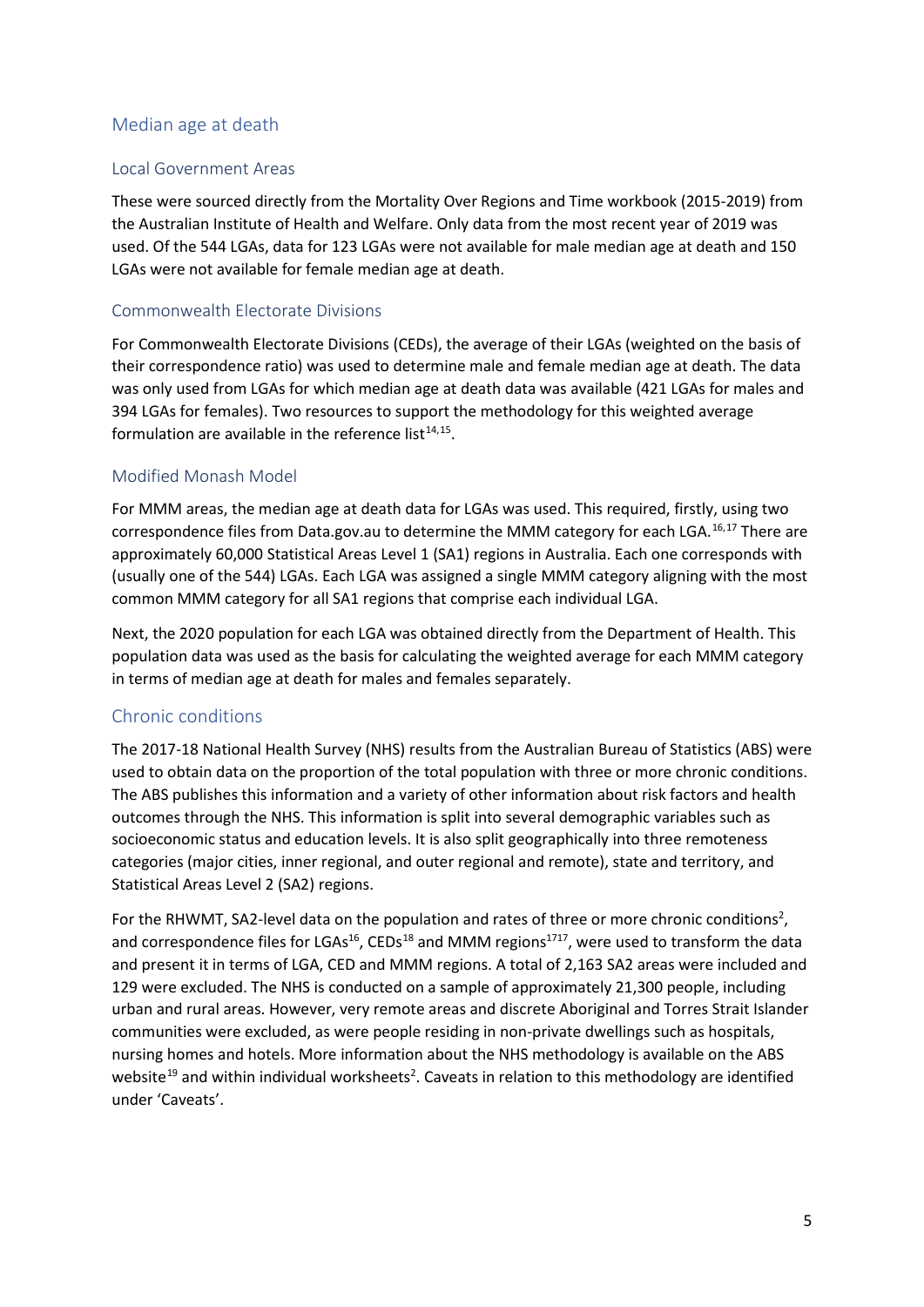## <span id="page-5-0"></span>Local Government Areas and Commonwealth Electorate Divisions

To transform SA2-level data to LGA and CED regions, a weighted average was taken. This average is the rate of chronic conditions in the SA2 areas within each LGA or CED, weighted in accordance with the correspondence ratio that the SA2 contributes to each LGA and CED.

## <span id="page-5-1"></span>Modified Monash Model

To transform SA2-level data to MMM regions, the SA1 areas within each SA2 were assigned the SA2 level data by matching individual SA1 identifier codes to their hierarchical SA2 codes. Information about this coding is available on the ABS website<sup>[20](#page-11-6)</sup>. The public correspondence file for transforming SA1 to MMM regions<sup>17</sup> was used to assign an MMM category to each SA1. The average rate of three or more chronic conditions was then determined for each MMM category.

In presenting this data, it assumes that each SA1 area has the same rate of chronic conditions as their hierarchical SA2 area. In practice, given that there is on average 25 SA1 areas within each SA2 area, there is likely to be significant variability between individual SA1 areas within each SA2 area. For caveats in relation to the chronic disease data from the 2017-18 NHS, refer to th[e 'Caveats'](#page-8-1) section.

## <span id="page-5-2"></span>Metropolitan areas

For all geographical layers, data for major metropolitan areas (i.e. MM1) is not shown. The purpose of the RHWMT is to present a single source of valuable local- and national-level information to support advocacy actions on behalf of rural Australians. Data on major cities is not presented as it is not used as a benchmark.

#### <span id="page-5-3"></span>Local Government Areas

To assign an MMM category to each LGA, the population in each LGA was split up into its corresponding SA1 areas using SA1-level population data from an ABS consultancy for the Queensland Government<sup>[21](#page-11-7)</sup>, and correspondence files for SA1-to-LGA data and SA1-to-MMM data.

The MMM category that comprises the largest proportion of the population in each LGA is presented in the RHWMT.

The LGA regions with more than 80% of their population within MM1 are not presented in the RHWMT. The Alliance has used this cut-off to include several LGAs that have the greatest proportion of the population within MM1 but nonetheless have a substantial proportion of the population residing outside MM1 as well. A list of several LGAs which are included even though the greatest proportion of their population lives in MM1 is as follows.

| <b>Local Government Area</b>           | Proportion of population outside MMM 1 |
|----------------------------------------|----------------------------------------|
| Adelaide Hills (DC) - SA               | 40.4%                                  |
| Cardinia (S) - Vic                     | 20.5%                                  |
| Hawkesbury (C) - NSW                   | 33.2%                                  |
| Moorabool $(S)$ – Vic                  | 52.0%                                  |
| Murray $(S)$ – WA                      | 27.6%                                  |
| Noosa (S) - Qld                        | 33.6%                                  |
| Queanbeyan-Palerang Regional (A) - NSW | 38.5%                                  |
| Serpentine-Jarrahdale (S) - WA         | 21.3%                                  |

Table 3: Local Government Areas classified as MM1 included in the RHWMT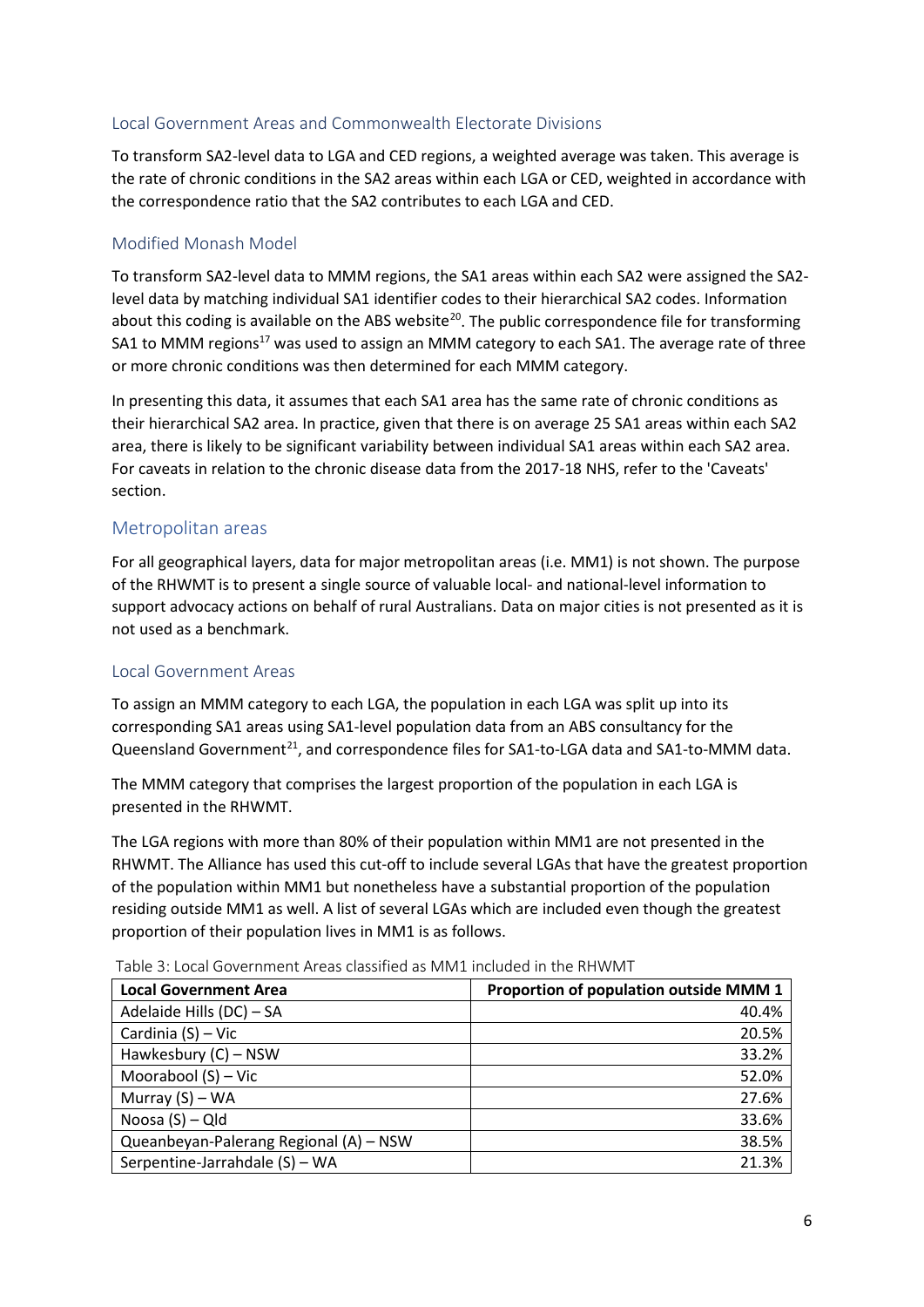| <br>Varra<br>Yarra Ranges<br><b>VIC</b><br>. . | - -<br>1%<br><u>.</u><br>_____ |
|------------------------------------------------|--------------------------------|
|------------------------------------------------|--------------------------------|

#### <span id="page-6-0"></span>Commonwealth Electorate Divisions

The CED regions which are not shown are those defined by the Australian Electoral Commission as having an Inner Metropolitan or Outer Metropolitan demographic classification<sup>[22](#page-11-8)</sup>. Only those classified as being either Provincial or Rural are shown.

# <span id="page-6-1"></span>Caveats

The most important caveats in the RHWMT are discussed below.

## <span id="page-6-2"></span>Time lag in data

Firstly, there is a time lag in the Department of Health workforce data, which was recently identified as a limitation in conducting geospatial workforce analysis.<sup>[23](#page-11-9)</sup> The Alliance has undertaken best endeavours to use the most up-to-date data available for the RHWMT. The year in relation to each of the data is shown at *[Table 1](#page-1-3)*.

The Alliance acknowledges that live data on the health workforce within each area is not possible to report on. Notwithstanding, the volume of the health workforce tends to fluctuate each year, and steady increases or decreases are generally visible only over a period of several years. This data is therefore a snapshot in time utilising the most up-to-date sources available. The timing of the workforce data available to the Alliance is limited by AHPRA's annual registration renewal cycle and the subsequent process the Department of Health undertakes to cleanse, impute, produce and release this data.

#### <span id="page-6-3"></span>Workforce location

The address of each health professional has been geocoded by the Department of Health using the process described on their website<sup>[24](#page-11-10)</sup>. The location of primary practice is the preferred address reported. Multiple sources were used to validate locations based on data in the NHWDS. For health professionals who work across more than one region, particularly in an outreach model of care delivery, only the primary location identified in the NHWDS is used in the RHWMT.

#### <span id="page-6-4"></span>Number of health professionals

The data received from the Department of Health deidentifies the number of health professionals in certain LGA, CED and MMM regions where they have a small number of individual health professionals. Due to population-based figures in the RHWMT (in terms of FTE per 100,000 population), there may be inaccuracies in areas that have a very small number of specific health professionals.

#### <span id="page-6-5"></span>Health professionals excluded

The Department of Health is the data custodian for information collected on health practitioners who are professionally registered with the Australian Health Practitioner Regulation Agency  $(AHPRA)^{25}$ . The RHWMT only presents data for these health professionals. However, not all health professionals are registered with AHPRA and presented in the RHWMT, including:

- Dieticians
- Audiologists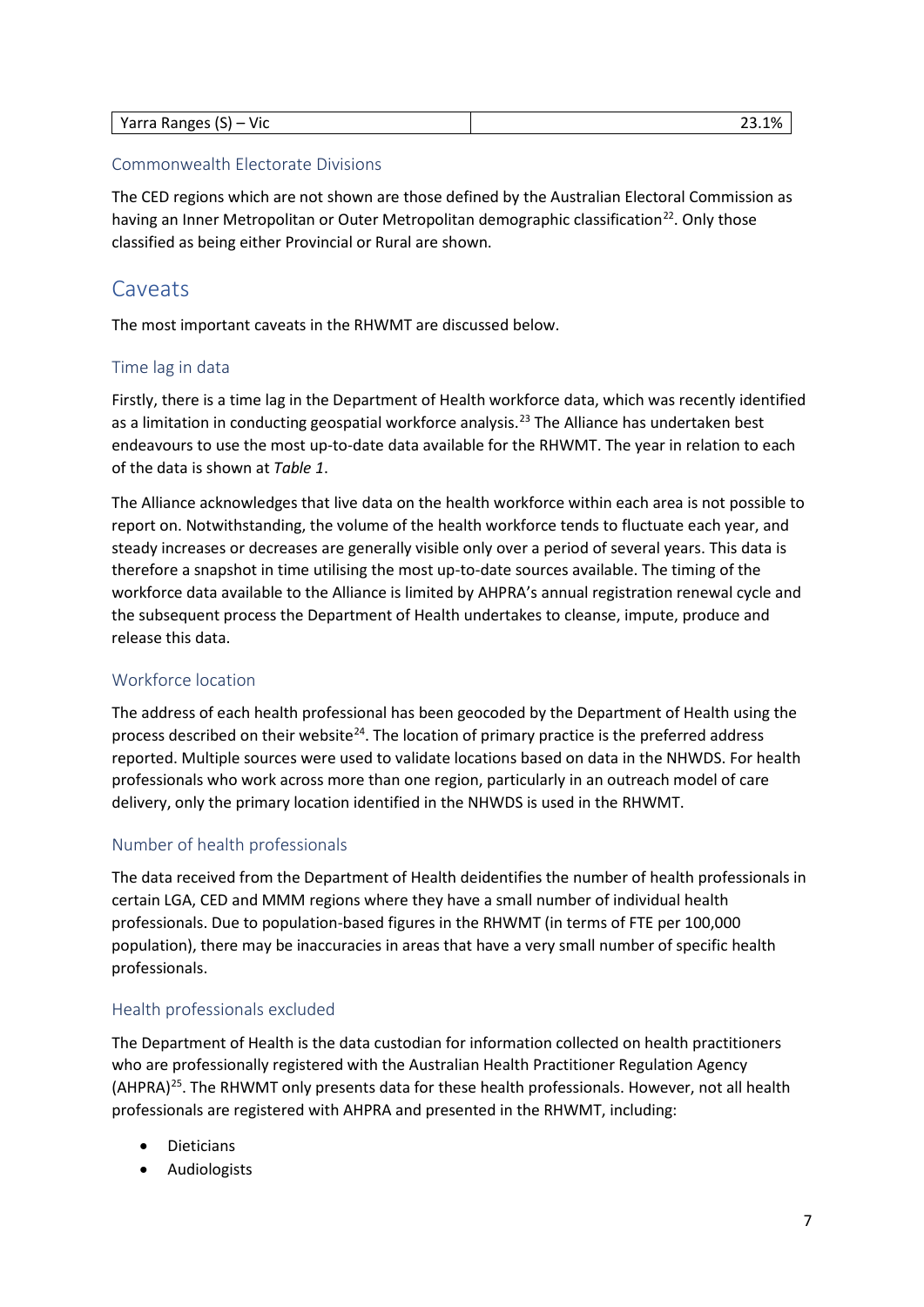- Speech pathologists
- Nutritionists
- Exercise physiologists
- Social workers
- Community health, aged care and disability workers
- Genetic counsellors
- Sonographer
- Orthotists/prosthetists
- Orthoptists
- Primary health coordinators/health linkers

The Alliance is of the view that the exclusion of these health professionals results in an underestimate of the total workforce deficit across the majority of rural areas when compared to MM2 locations.

It is also noted that for several health practitioners reported in the RHWMT, such as dental practitioners, there is a wide range of more specific health professionals under this broad job title, including dentists, oral health therapists, dental hygienists, dental therapists and dental prosthetists. The RHWMT does not split up dental practitioners further to this level of detail.

## <span id="page-7-0"></span>General practitioner workforce

The Department of Health publishes data on the number of general practitioners (GPs) in Australia, in terms of FTE, using two different methodologies – the NHWDS method, and a second method that calculates their primary care service workload.

The GP FTE per 100,000 population presented using the NHWDS method is as follows.

| <b>MMM</b>      | GP FTE per 100,000 |
|-----------------|--------------------|
|                 | population         |
| MM1             | 113.7              |
| MM <sub>2</sub> | 122.4              |
| MM3             | 140.9              |
| MM4             | 147.0              |
| MM5             | 86.2               |
| MM <sub>6</sub> | 140.4              |
| MM7             | 175.9              |

<span id="page-7-1"></span>Table 4: GP workforce using National Health Workforce Dataset

The methodology and reports using this second method are available on the Department of Health website $26,27$  $26,27$ . It presents the GP workforce across MMM regions in 2020 as follows.

| <b>MMM</b> service | GP FTE per 100,000 |
|--------------------|--------------------|
| <b>location</b>    | population         |
| MM1                | 119.0              |
| MM <sub>2</sub>    | 112.6              |
| MM3                | 127.7              |
| MM4                | 131.8              |
| MM <sub>5</sub>    | 81.2               |

Table 5: GP workforce using new Department of Health methodology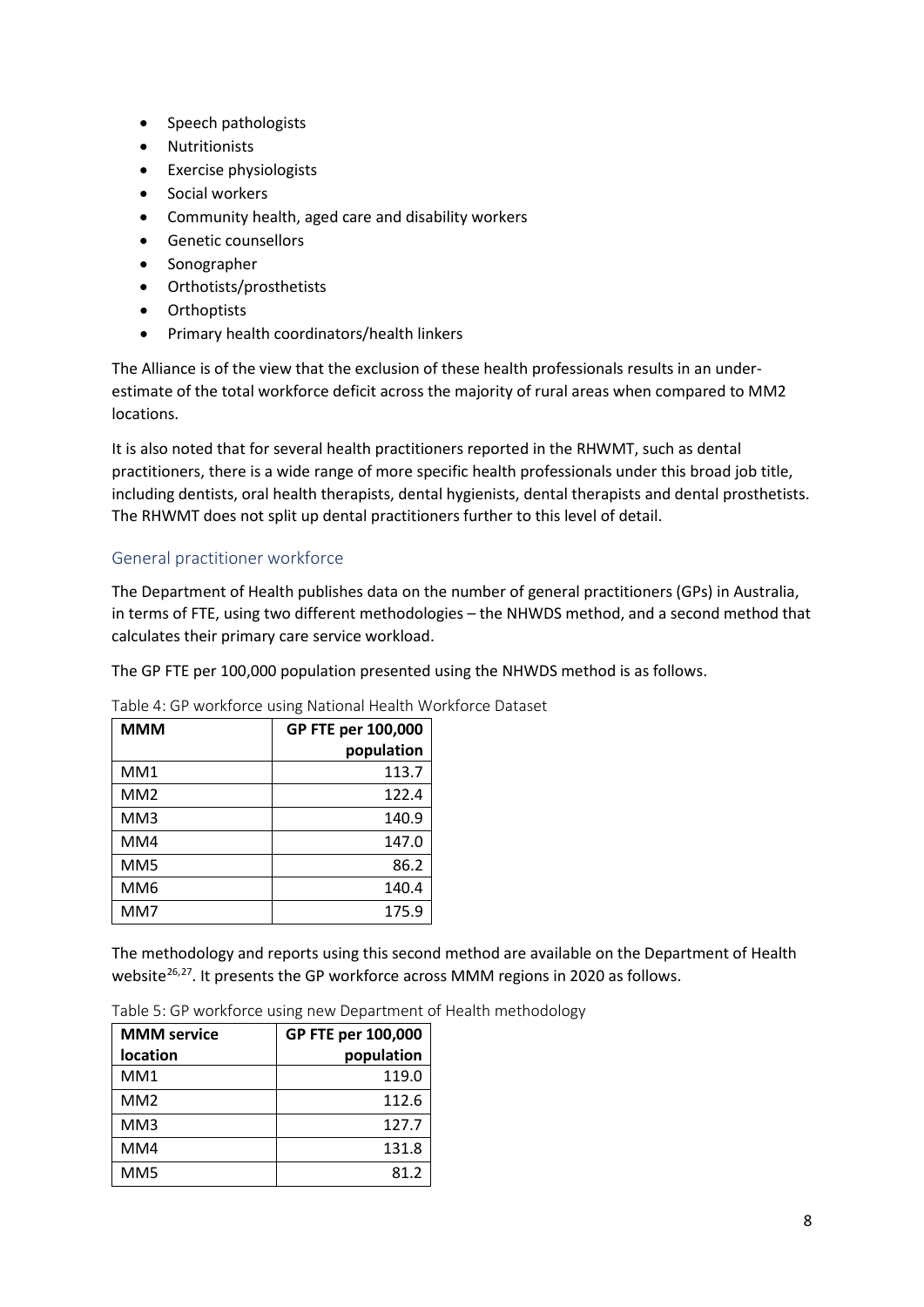| <b>MMM</b> service | GP FTE per 100,000 |
|--------------------|--------------------|
| <b>location</b>    | population         |
| MM6                | 78.1               |
| MM7                | 67.3               |

It is clear that the number of GPs in each MMM region differs substantially between methods, especially in remote (MM6) and very remote (MM7) regions. The Alliance considers the second methodology to be a more accurate presentation of the number of GPs working in each region. It is more likely to reflect the amount of primary care services being delivered in the community. This is because the NHWDS methodology does not account for medical specialists who have a primary specialty registration as a GP but are also working as another specialist (e.g. obstetrician) as their second or third specialty and are only providing primary care services as part of their work. This is more likely to be the case for procedural GPs working as rural generalists in regional and remote areas. The NHWDS methodology also does not factor in time spent driving to and from patients as part of the GP's work (for example, if they are providing outreach services to aged care facilities), which is likely to take up more time in regional and remote areas than in major cities. This is likely to result in the NHWDS methodology overestimating the number of GPs providing primary care in an area, particularly in remote and very remote regions.

For the purpose of consistency with other medical specialist categories, the RHWMT presents data on the GP workforce in each region using the NHWDS methodology, as shown in *[Table 4](#page-7-1)* for the MMM map layer. Consideration will be given to using the second methodology if other medical specialist groups can also be presented in this way in the future.

## <span id="page-8-0"></span>Workforce spending

One caveat of relying on a single salary figure for each health professional is that it is irrespective of location, setting and experience. There are significant differences in the salary of individual health professionals, and the salaries used for the RHWMT are not intended to be exact, or to be used for individual contract negotiations. Whilst there may be some under- or over-estimation in the annual salaries of health professionals, some buffer may be expected to account for on-costs (such as superannuation and leave entitlements), which are not presented. Salaries also change over time, although current wages have been estimated as accurately as possible.

Another caveat in relation to workforce spending is in the way that an overall figure is reported for each geographical area. The difference in workforce spending compared to MM2 areas takes into account all health professionals. As such, it does not consider particular professionals as "minimum core health services". There are certain health professionals, such as specific medical specialists, which are more available centrally within major cities and certain regional centres, and would not be present in outer regional and remote areas. This caveat is largely avoided through the use of MM2 areas as a benchmark instead of MM1.

#### <span id="page-8-1"></span>Reporting chronic conditions

The 2017-18 NHS survey results rely on modelled small area estimates at the SA2 level which the Alliance has transformed using correspondence files to present the data across LGA, CED and MMM regions. The ABS notes that 'the modelled small area estimates can be interpreted as the expected prevalence of a health condition for a typical area in Australia based on the demographic information available for that area. These should be viewed as a tool that when used in conjunction with local area knowledge as well as the consideration of the reliability of the modelled small area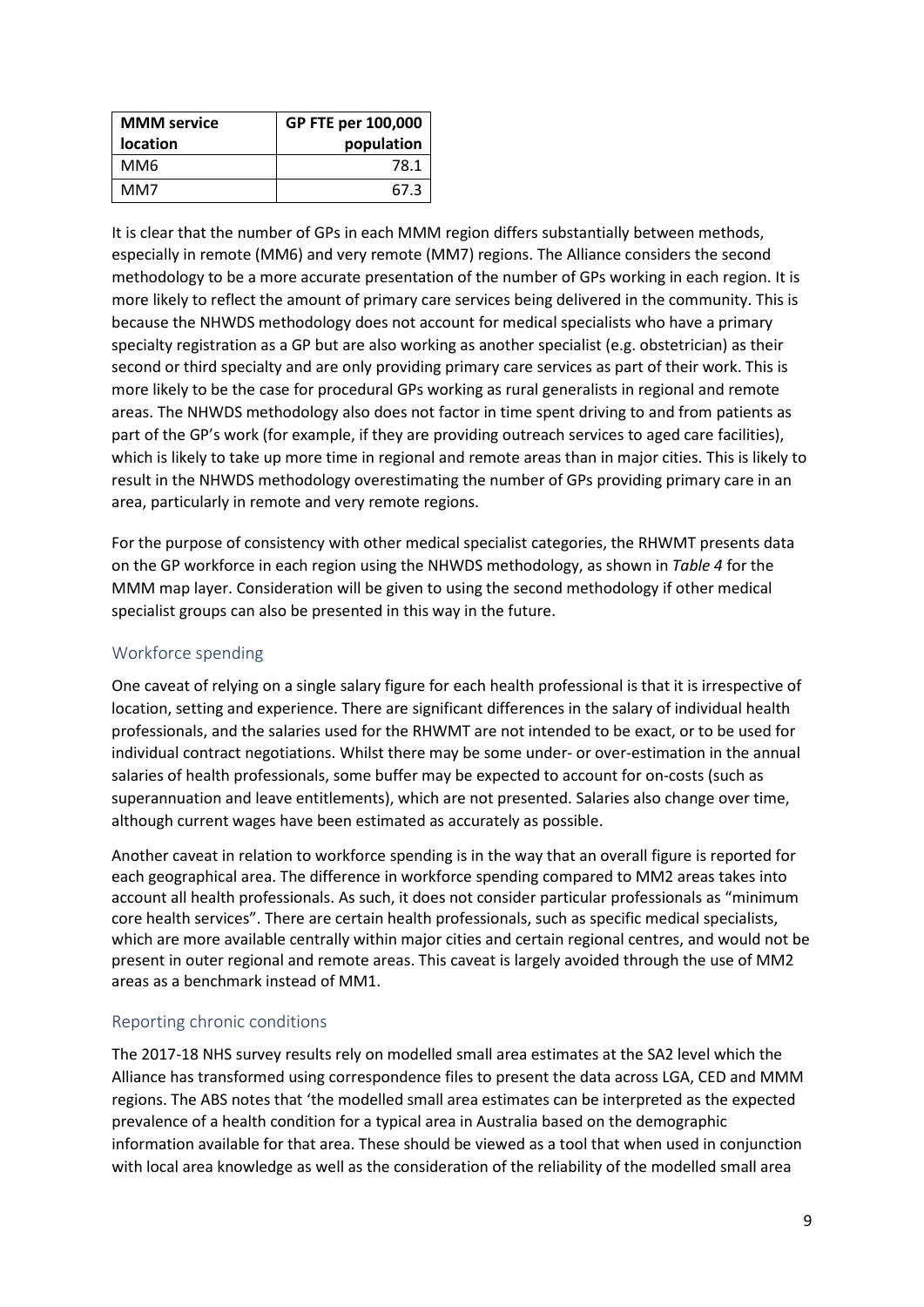estimates, can provide useful information that can assist with decision making for small geographic areas[.2](#page-1-4)

The ABS also notes that the exclusion of very remote areas and discrete Aboriginal and Torres Strait Islander communities will have only a minor effect on aggregate estimates for individual states and territories, except the Northern Territory where very remote residents make up 20.3% of the population[.19](#page-4-7) The Alliance acknowledges the difficulties in accurately reporting the rate of chronic conditions in remote and very remote communities. Numbers presented in these areas should be interpreted cautiously.

Another issue with reporting rates of chronic conditions using SA2-level data is that people are excluded if they reside in a non-private dwelling, such as a hospital or aged care home. It is likely that people residing in these locations experience long-term health conditions which require an extensive period of hospitalisation or long-term care. This limits the ability to interpret this data with complete accuracy. Additionally, of the 2,163 SA2 regions that were included for the purpose of analysis, 16 has a relative root mean square error of 25-50% and should be used with caution, and 43 were considered to have a relative root mean square error greater than 50% and are considered too unreliable for general use. Notwithstanding, the ABS notes in Table 33, 'The overall reliability measure for the model used to produce the below small area estimates is reliable and is suitable for general use.'<sup>[2](#page-1-4)</sup>

#### <span id="page-9-0"></span>Correspondence

The health outcomes data presented in the RHWMT has been transformed using correspondence files, except for median age at death data for LGAs. This has the caveat of not being as accurate as if the data was sourced directly for each geographic area without any transformation. The correspondence files from Data.gov.au show that of the 151 CEDs in the conversion from LGAs, only 81 are rated as 'Good' or 'Acceptable' and 70 have a 'poor' quality for conversion.<sup>[28](#page-12-1)</sup> This is acknowledged as a limitation of the data and points to the need for more publicly available information about health outcomes broken down by a broader range of geographic groupings, including at the federal and state electorate levels.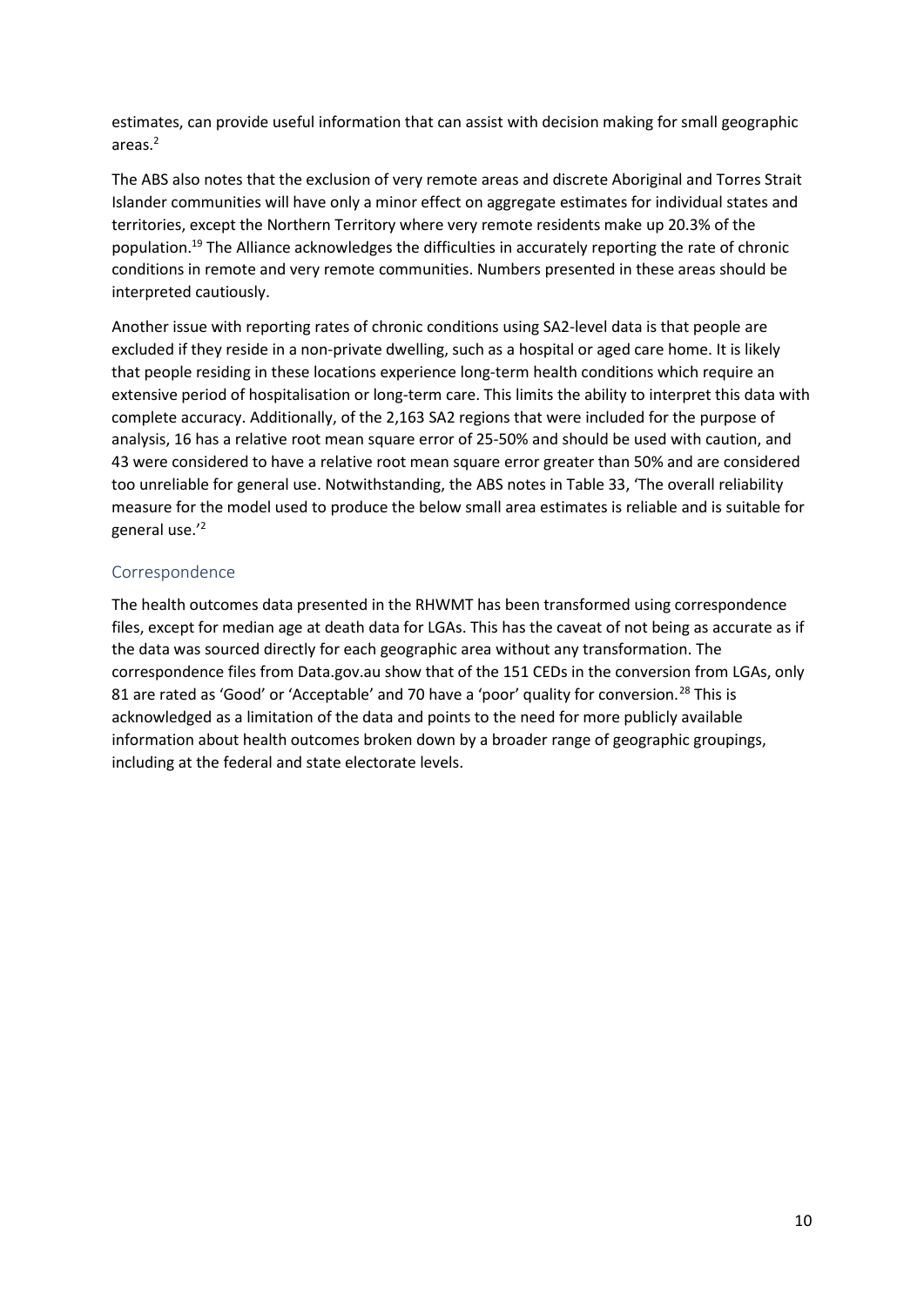# <span id="page-10-0"></span>**Endnotes**

<span id="page-10-1"></span><sup>1</sup> Australian Institute of Health and Welfare. Mortality Over Regions and Time (MORT) books – Remoteness area, 2015–2019 [data]. Commonwealth of Australia; 2021 Jun 25 [cited 2021 Nov. 24]. Available from: <https://www.aihw.gov.au/reports/life-expectancy-death/mort-books>

<span id="page-10-2"></span><sup>2</sup> Australian Bureau of Statistics. Chronic conditions – Table 33: Small area estimates [data tables]. Commonwealth of Australia; 2018 Dec 12 [cited 2021 Nov. 24]. Available from: [https://www.abs.gov.au/](https://www.abs.gov.au/statistics/health/health-conditions-and-risks/chronic-conditions/latest-release#data-download) [statistics/health/health-conditions-and-risks/chronic-conditions/latest-release#data-download](https://www.abs.gov.au/statistics/health/health-conditions-and-risks/chronic-conditions/latest-release#data-download)

<span id="page-10-3"></span><sup>3</sup> Australian Bureau of Statistics. 1270.0.55.003 - Australian Statistical Geography Standard (ASGS): Volume 3 - Non ABS Structures, June 2020 – Local Government Areas (LGA). Commonwealth of Australia; 2020 June 16 [cited 2021 Nov. 24]. Available from: [https://www.abs.gov.au/ausstats/abs@.nsf/Lookup/by%20](https://www.abs.gov.au/ausstats/abs@.nsf/Lookup/by%20Subject/1270.0.55.003%7EJune%202020%7EMain%20Features%7ELocal%20Government%20Areas%20(LGAs)%7E3) [Subject/1270.0.55.003~June%202020~Main%20Features~Local%20Government%20Areas%20\(LGAs\)~3](https://www.abs.gov.au/ausstats/abs@.nsf/Lookup/by%20Subject/1270.0.55.003%7EJune%202020%7EMain%20Features%7ELocal%20Government%20Areas%20(LGAs)%7E3)

<span id="page-10-4"></span><sup>4</sup> Data.gov.au. Commonwealth Electoral Divisions as at 2 August 2021. Commonwealth of Australia; 2021 Sep 29 [cited 2021 Nov. 24]. Available from: [https://data.gov.au/dataset/ds-dga-29ad551e-ca80-4fef-86e1-](https://data.gov.au/dataset/ds-dga-29ad551e-ca80-4fef-86e1-3394bc2f4d5d/details?q=) [3394bc2f4d5d/details?q=](https://data.gov.au/dataset/ds-dga-29ad551e-ca80-4fef-86e1-3394bc2f4d5d/details?q=)

<span id="page-10-5"></span><sup>5</sup> Department of Health. Contact Us. Commonwealth of Australia [cited 2021 Nov. 24]. Available from: <https://hwd.health.gov.au/contactus/>

<span id="page-10-6"></span> $6$  The Department of Health cautioned the Alliance against use of MM1 as the benchmark due to concerns in relation to the oversupply of services in major cities. However, numerous references have been made by the Government to the need for rural, regional and remote areas to have access to the same level of health services as metropolitan areas. For example, Senator the Hon Michaelia Cash stated the following in February 2020 [\(here\)](https://www.openaustralia.org.au/senate/?id=2020-02-26.137.1):

"The Morrison government is committed to continually improving rural and regional health services. This is because we recognise regional, rural and remote Australians deserve the same access to high-quality health services as those who live in our cities."

"Everything I have outlined—the investment that the government is making to ensure that rural, regional and remote Australians have the same level of health care as those of us who are able to live in metropolitan centres—is only because we manage a strong economy. It is only because we understand fiscal responsibility."

<span id="page-10-7"></span><sup>7</sup> SEEK. Salary Guide [cited 2021 Nov. 24]. Available from: [https://www.seek.com.au/career-advice/article/a](https://www.seek.com.au/career-advice/article/a-guide-to-salaries-in-your-industry)[guide-to-salaries-in-your-industry](https://www.seek.com.au/career-advice/article/a-guide-to-salaries-in-your-industry)

<span id="page-10-8"></span><sup>8</sup> Indeed. Find a career you'll love. 2021 [cited 2021 Nov. 24]. Available from: <https://au.indeed.com/career/salaries>

<span id="page-10-9"></span><sup>9</sup> Talent.com. Salary in Australia 2021. 2021 [cited 2021 Nov. 24]. Available from:<https://au.talent.com/salary>

<span id="page-10-10"></span><sup>10</sup> Job Seeker Pty Ltd. Jora salaries. 2021 [cited 2021 Nov. 24]. Available from:<https://au.jora.com/salary>

<span id="page-10-11"></span><sup>11</sup> Ochre Health Ltd. Vacancies. 2021 [cited 2021 Nov. 24]. Available from: [https://ochrehealth.com.au/gp](https://ochrehealth.com.au/gp-jobs/)[jobs/](https://ochrehealth.com.au/gp-jobs/)

<span id="page-10-12"></span><sup>12</sup> Silver Chain Group Ltd. Jobs available. 2021 [cited 2021 Nov. 24]. Available from: <https://silverchaingroup.mercury.com.au/>

<span id="page-10-13"></span><sup>13</sup> Industrial Relations Commission of New South Wales. Health Professional and Medical Salaries (State) Award 2021. NSW Government; 2021 Feb 19 [cited 2021 Nov. 25]. Available from: <https://www.health.nsw.gov.au/careers/conditions/Awards/he-profmed-salaries.pdf>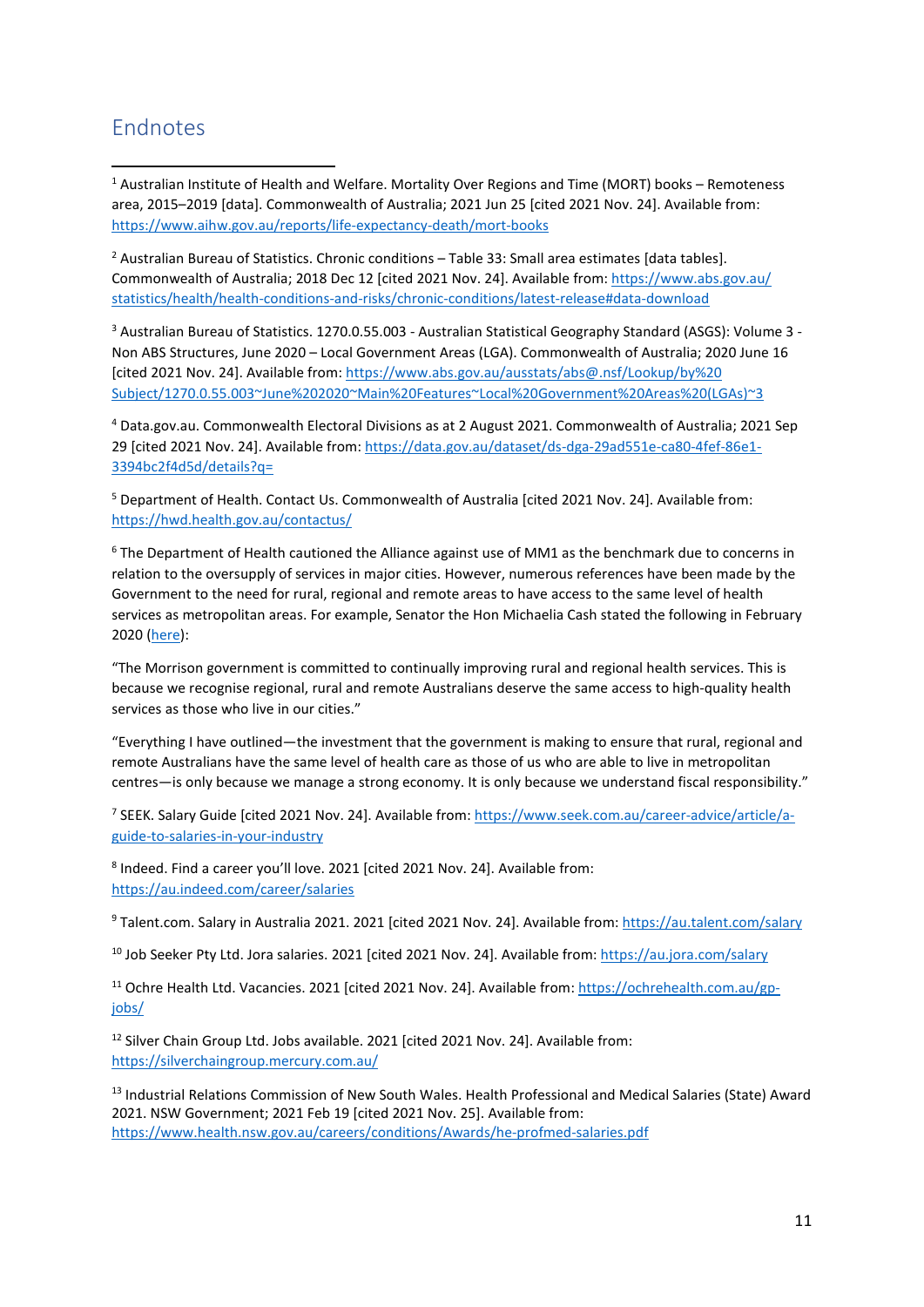<span id="page-11-0"></span><sup>14</sup> System Secrets. Using SUMPRODUCT to create a Conditional Weighted Average in Excel. 2014 Apr 4 [cited 2021 Nov. 24]. Available from[: http://blog.extrobe.co.uk/blog/2014/04/04/using-sumproduct-to-create-a](http://blog.extrobe.co.uk/blog/2014/04/04/using-sumproduct-to-create-a-conditional-weighted-average/)[conditional-weighted-average/](http://blog.extrobe.co.uk/blog/2014/04/04/using-sumproduct-to-create-a-conditional-weighted-average/)

<span id="page-11-1"></span><sup>15</sup> A.CRE. The Conditional Weighted Average – SUMPRODUCT with SUMIF [cited 2021 Nov. 24]. Available from: <https://www.adventuresincre.com/conditional-weighted-average-sumproduct-sumif/>

<span id="page-11-2"></span><sup>16</sup> Data.gov.au. ASGS Geographic Correspondences (2016) – CG\_SA1\_2016\_LGA\_2018.xlsx [data tables]. Commonwealth of Australia; 2021 Oct 28 [cited 2021 Nov. 24]. Available from: [https://data.gov.au/dataset/ds](https://data.gov.au/dataset/ds-dga-23fe168c-09a7-42d2-a2f9-fd08fbd0a4ce/details)[dga-23fe168c-09a7-42d2-a2f9-fd08fbd0a4ce/details](https://data.gov.au/dataset/ds-dga-23fe168c-09a7-42d2-a2f9-fd08fbd0a4ce/details)

<span id="page-11-3"></span><sup>17</sup> Data.gov.au. Modified Monash Model (MMM) 2019 – MMM 2019 1Jul2019.csv [data table]. Commonwealth of Australia; 2021 Sep 30 [cited 2021 Nov 24.]. Available from[: https://data.gov.au/data/dataset/modified](https://data.gov.au/data/dataset/modified-monash-model-mmm-2019)[monash-model-mmm-2019](https://data.gov.au/data/dataset/modified-monash-model-mmm-2019)

<span id="page-11-4"></span><sup>18</sup> Data.gov.au. ASGS Geographic Correspondences (2016) – CG\_SA2\_2016\_CED\_2018.xlsx [data tables]. Commonwealth of Australia; 2021 Oct 28 [cited 2021 Nov. 24]. Available from: [https://data.gov.au/dataset/ds](https://data.gov.au/dataset/ds-dga-23fe168c-09a7-42d2-a2f9-fd08fbd0a4ce/details)[dga-23fe168c-09a7-42d2-a2f9-fd08fbd0a4ce/details](https://data.gov.au/dataset/ds-dga-23fe168c-09a7-42d2-a2f9-fd08fbd0a4ce/details)

<span id="page-11-5"></span><sup>19</sup> Australian Bureau of Statistics. National Health Survey: First Results methodology. Commonwealth of Australia; 2018 Dec 12 [cited 2021 Nov. 24]. Available from[: https://www.abs.gov.au/methodologies/national](https://www.abs.gov.au/methodologies/national-health-survey-first-results-methodology/2017-18)[health-survey-first-results-methodology/2017-18](https://www.abs.gov.au/methodologies/national-health-survey-first-results-methodology/2017-18)

<span id="page-11-6"></span><sup>20</sup> Australian Bureau of Statistics. 1270.0.55.001 - Australian Statistical Geography Standard (ASGS): Volume 1 -Main Structure and Greater Capital City Statistical Areas, July 2016 – Statistical Area Level 1 (SA1). Commonwealth of Australia; 2016 Jul 12 [cited 2021 Nov. 24]. Available from: [https://www.abs.gov.au/ausstats/abs@.nsf/Lookup/by%20Subject/1270.0.55.001~July%202016~Main%20Fea](https://www.abs.gov.au/ausstats/abs@.nsf/Lookup/by%20Subject/1270.0.55.001%7EJuly%202016%7EMain%20Features%7EStatistical%20Area%20Level%201%20(SA1)%7E10013) [tures~Statistical%20Area%20Level%201%20\(SA1\)~10013](https://www.abs.gov.au/ausstats/abs@.nsf/Lookup/by%20Subject/1270.0.55.001%7EJuly%202016%7EMain%20Features%7EStatistical%20Area%20Level%201%20(SA1)%7E10013)

<span id="page-11-7"></span> $21$  Queensland Treasury. Population Estimates – Regions – Estimated resident population by SA1 (ABS consultancy) – Statistical area level 1 (SA1), Australia, 2011 to 2020p [data tables]. Queensland Government; 2021 Aug 27 [cited 2021 Nov. 24]. Available from: [https://www.qgso.qld.gov.au/statistics/theme/population/](https://www.qgso.qld.gov.au/statistics/theme/population/population-estimates/regions#current-release-estimated-resident-population-abs-consultancy) [population-estimates/regions#current-release-estimated-resident-population-abs-consultancy](https://www.qgso.qld.gov.au/statistics/theme/population/population-estimates/regions#current-release-estimated-resident-population-abs-consultancy)

<span id="page-11-8"></span><sup>22</sup> Australian Electoral Commission. Maps and spatial data – Demographic classification of electoral divisions – Previous demographic classifications – 01-demographic-classification-as-at-1-january-2019.xlsx [data table]. 2019 Jan 1 [cited 2021 Nov. 24]. Available from:<https://www.aec.gov.au/Electorates/maps.htm>

<span id="page-11-9"></span><sup>23</sup> In relation to the health workforce data available from the Australian Government Department of Health, the Royal Australian College of General Practitioners noted the limitation of this "big data" due to its time lag at the public hearing on 4 November 2021 for the Parliamentary Inquiry into the provision of health services to outer metropolitan, rural and regional Australians. The Hansard reading for this public hearing is available via the Parliament of Australia websit[e here.](https://parlinfo.aph.gov.au/parlInfo/search/display/display.w3p;db=COMMITTEES;id=committees%2Fcommsen%2F25253%2F0001;query=Id%3A%22committees%2Fcommsen%2F25253%2F0000%22)

<span id="page-11-10"></span><sup>24</sup> Department of Health. National Health Workforce Dataset. Commonwealth of Australia; 2019 Dec 15 [cited 2021 Nov. 24]. Available from[: https://hwd.health.gov.au/resources/information/nhwds.html](https://hwd.health.gov.au/resources/information/nhwds.html)

<span id="page-11-11"></span><sup>25</sup> Australian Health Practitioner Regulation Agency. Register of practitioners. 2021 [cited 2021 Nov. 24]. Available from:<https://www.ahpra.gov.au/Registration/Registers-of-Practitioners.aspx>

<span id="page-11-12"></span><sup>26</sup> Department of Health. Method papers for counting General Practitioners delivering primary care services. Commonwealth of Australia; 2020 Jan 30 [cited 2021 Nov. 24]. Available from: <https://hwd.health.gov.au/resources/information/methods-gp-workload.html>